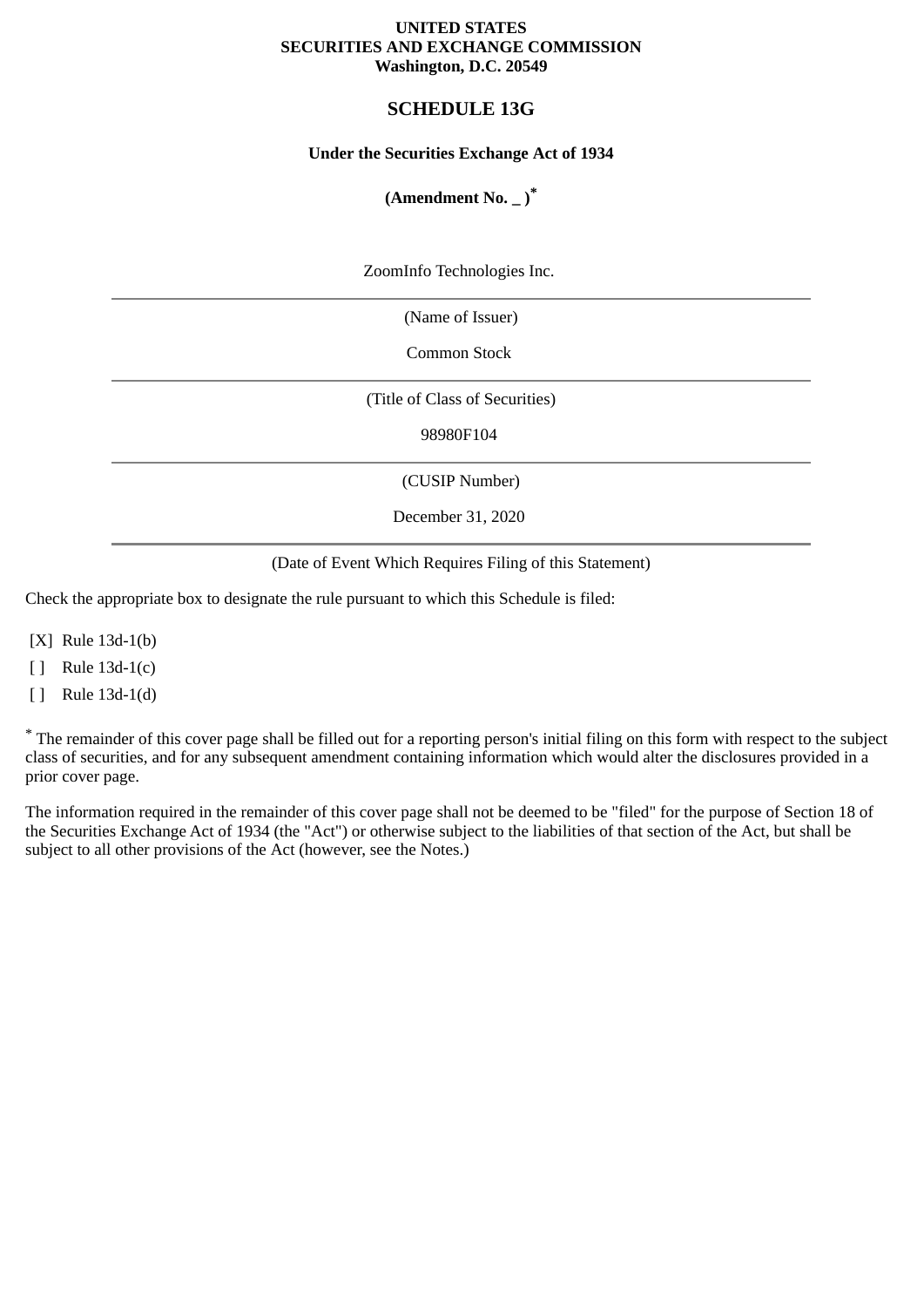| 1.                                                                                                                            | <b>NAMES OF REPORTING PERSONS</b><br>I.R.S. IDENTIFICATION NO. OF ABOVE PERSONS (ENTITIES ONLY) |                                                                  |  |
|-------------------------------------------------------------------------------------------------------------------------------|-------------------------------------------------------------------------------------------------|------------------------------------------------------------------|--|
|                                                                                                                               | Capital Research Global Investors<br>95-1411037                                                 |                                                                  |  |
| 2.                                                                                                                            | CHECK THE APPROPRIATE BOX IF A MEMBER OF A GROUP*                                               |                                                                  |  |
|                                                                                                                               | $(a)$ [ ]<br>$(b)$ []                                                                           |                                                                  |  |
| 3.                                                                                                                            | <b>SEC USE ONLY</b>                                                                             |                                                                  |  |
| 4.                                                                                                                            | CITIZENSHIP OR PLACE OF ORGANIZATION                                                            |                                                                  |  |
|                                                                                                                               | Delaware                                                                                        |                                                                  |  |
| <b>NUMBER OF</b><br><b>SHARES</b><br><b>BENEFICIALLY</b><br><b>OWNED BY</b><br><b>EACH</b><br><b>REPORTING</b><br>PERSON WITH | 5. SOLE VOTING POWER                                                                            | 4,255,490                                                        |  |
|                                                                                                                               | <b>6. SHARED VOTING POWER</b>                                                                   | $\mathbf{0}$                                                     |  |
|                                                                                                                               | 7. SOLE DISPOSITIVE POWER                                                                       | 4,255,490                                                        |  |
|                                                                                                                               | 8. SHARED DISPOSITIVE POWER                                                                     | $\boldsymbol{0}$                                                 |  |
| 9.                                                                                                                            | AGGREGATE AMOUNT BENEFICIALLY OWNED BY EACH REPORTING PERSON                                    |                                                                  |  |
|                                                                                                                               | 4,255,490 Beneficial ownership disclaimed pursuant to Rule 13d-4                                |                                                                  |  |
| 10.                                                                                                                           |                                                                                                 | CHECK IF THE AGGREGATE AMOUNT IN ROW (9) EXCLUDES CERTAIN SHARES |  |
|                                                                                                                               | $\lceil$                                                                                        |                                                                  |  |
| 11.                                                                                                                           | PERCENT OF CLASS REPRESENTED BY AMOUNT IN ROW (9)                                               |                                                                  |  |
|                                                                                                                               | 5.2%                                                                                            |                                                                  |  |
| 12.                                                                                                                           | TYPE OF REPORTING PERSON                                                                        |                                                                  |  |
|                                                                                                                               | IA                                                                                              |                                                                  |  |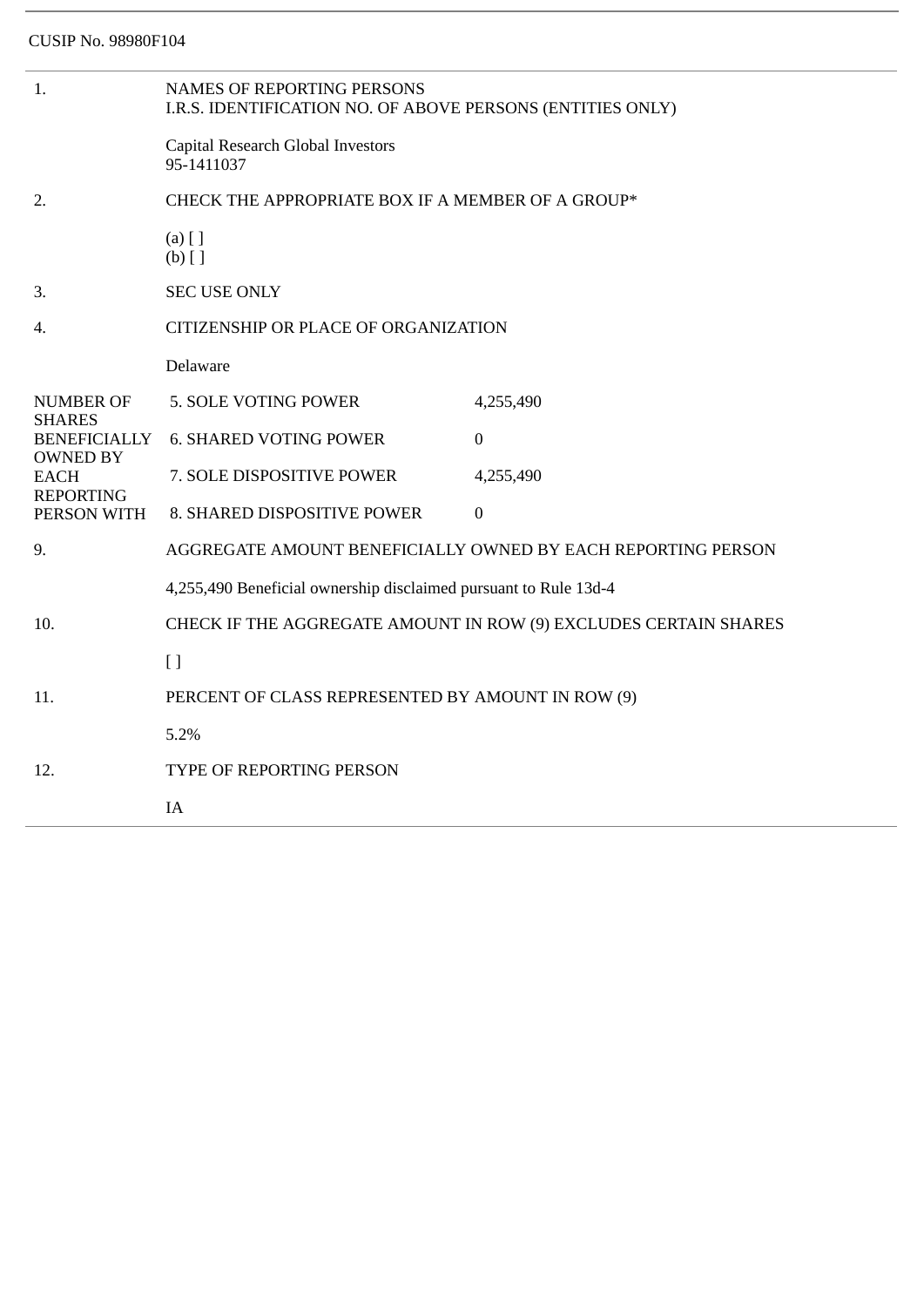| ×<br>٠<br>۰.<br>۰,<br>٠ |
|-------------------------|
|-------------------------|

|         | (a)        |                                                                                                                             | <b>Name of Issuer</b><br>ZoomInfo Technologies Inc.                                                                                                             |  |  |  |
|---------|------------|-----------------------------------------------------------------------------------------------------------------------------|-----------------------------------------------------------------------------------------------------------------------------------------------------------------|--|--|--|
|         | (b)        | <b>Address of Issuer's Principal Executive Offices</b><br>805 Broadway Street Suite 900, Vancouver, WA 98660                |                                                                                                                                                                 |  |  |  |
| Item 2. |            |                                                                                                                             |                                                                                                                                                                 |  |  |  |
|         | (a)        | <b>Name of Person Filing</b><br>Capital Research Global Investors                                                           |                                                                                                                                                                 |  |  |  |
|         | (b)        | <b>Address of Principal Business Office or, if None, Residence</b><br>333 South Hope Street, 55th Fl, Los Angeles, CA 90071 |                                                                                                                                                                 |  |  |  |
|         | (c)        | Citizenship<br>N/A                                                                                                          |                                                                                                                                                                 |  |  |  |
|         | (d)        | <b>Title of Class of Securities</b><br><b>Common Stock</b>                                                                  |                                                                                                                                                                 |  |  |  |
|         | (e)        | <b>CUSIP Number</b><br>98980F104                                                                                            |                                                                                                                                                                 |  |  |  |
| Item 3. |            | If This Statement is Filed Pursuant to Rule 13d-1(b), or 13d-2(b) or (c), Check Whether the Person Filing is a:             |                                                                                                                                                                 |  |  |  |
|         | (a)        | $[ \ ]$                                                                                                                     | Broker or dealer registered under Section 15 of the Act (15 U.S.C. 780).                                                                                        |  |  |  |
|         | (b)        | $\left[ \ \right]$                                                                                                          | Bank as defined in Section 3(a)(6) of the Act (15 U.S.C. 78c).                                                                                                  |  |  |  |
|         | (c)        | $\left[ \ \right]$                                                                                                          | Insurance Company as defined in Section 3(a)(19) of the Act (15 U.S.C. 78c).                                                                                    |  |  |  |
|         | (d)        | [ ]                                                                                                                         | Investment Company registered under Section 8 of the Investment Company Act of 1940 (15<br>U.S.C. 80a-8).                                                       |  |  |  |
|         | (e)        | [X]                                                                                                                         | An investment adviser in accordance with Rule 240.13d-1(b)(1)(ii)(E);                                                                                           |  |  |  |
|         | (f)        | $[ \ ]$                                                                                                                     | An employee benefit plan or endowment fund in accordance with Rule $240.13d-1(b)(1)(ii)(F)$ ;                                                                   |  |  |  |
|         | (g)        | $\left[ \ \right]$                                                                                                          | A parent holding company or control person in accordance with Rule $240.13d-1(b)(1)(ii)(G);$                                                                    |  |  |  |
|         | (h)        | [ ]                                                                                                                         | A savings association as defined in Section 3(b) of the Federal Deposit Insurance Act (12 U.S.C.<br>1813);                                                      |  |  |  |
|         | (i)        | $\left[\right]$                                                                                                             | A church plan that is excluded from the definition of an investment company under Section 3(c)<br>(14) of the Investment Company Act of 1940 (15 U.S.C. 80a-3); |  |  |  |
|         | (j)        | $\lceil$                                                                                                                    | Group, in accordance with Rule 240.13d-1(b)(1)(ii)(J).                                                                                                          |  |  |  |
| Item 4. | Ownership. |                                                                                                                             |                                                                                                                                                                 |  |  |  |

Provide the following information regarding the aggregate number and percentage of the class of securities of the issuer identified in Item 1.

(a) Amount Beneficially Owned:

4,255,490 \*\*

(b) Percent of Class:

5.2%

(c) Number of shares as to which such person has:

| (i)   | sole power to vote or to direct the vote                   | 4,255,490 |
|-------|------------------------------------------------------------|-----------|
| (ii)  | shared power to vote or to direct the vote                 |           |
| (iii) | sole power to dispose or to direct the disposition<br>of   | 4,255,490 |
| (iv)  | shared power to dispose or to direct the<br>disposition of |           |

\*\*Capital Research Global Investors ("CRGI") is a division of Capital Research and Management Company ("CRMC"), as well as its investment management subsidiaries and affiliates Capital Bank and Trust Company, Capital International, Inc., Capital International Limited, Capital International Sarl and Capital International K.K. (together with CRMC, the "investment management entities"). CRGI's divisions of each of the investment management entities collectively provide investment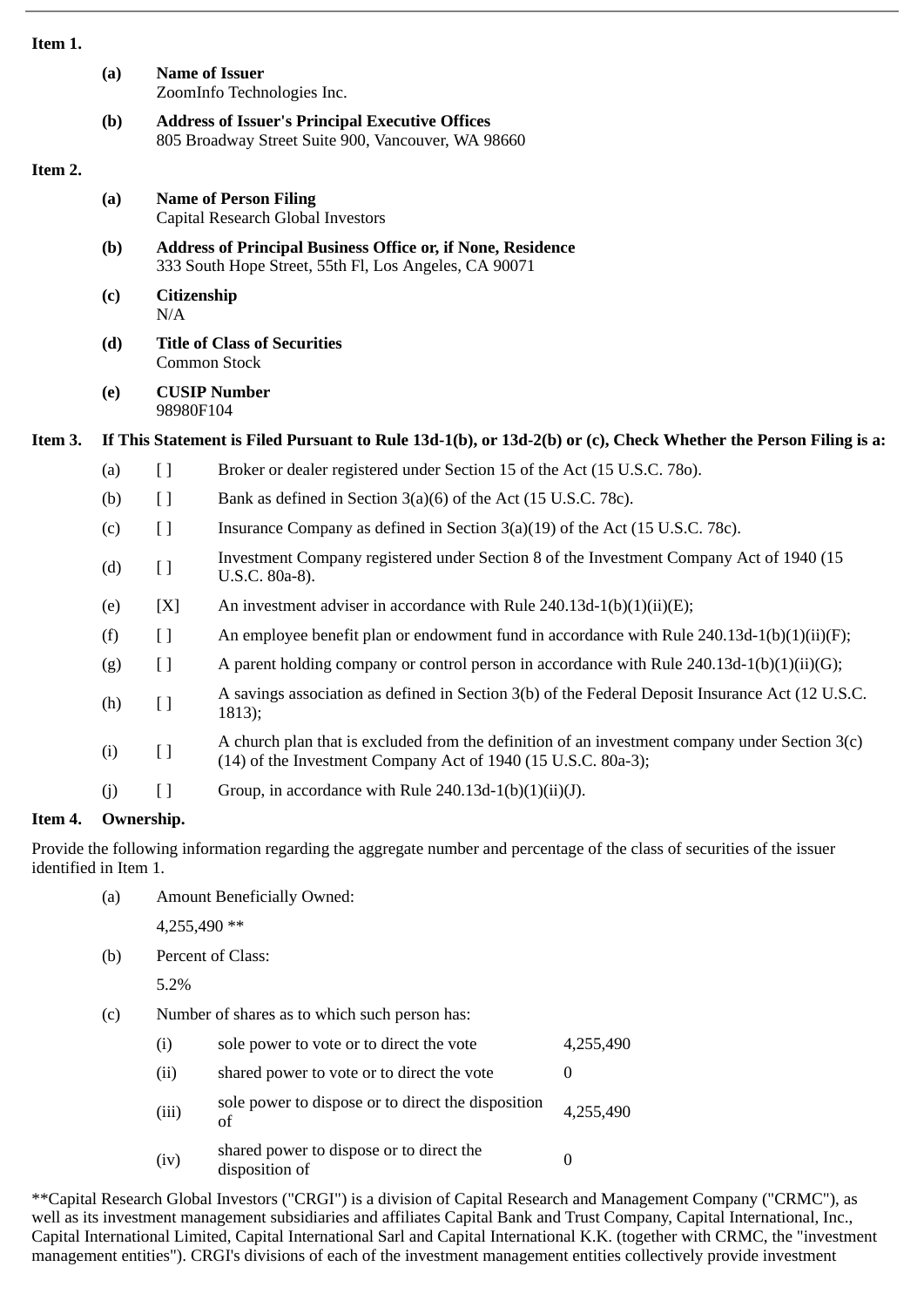management services under the name "Capital Research Global Investors." CRGI is deemed to be the beneficial owner of 4,255,490 shares or 5.2% of the 81,740,501 shares believed to be outstanding.

#### **Item 5. Ownership of Five Percent or Less of Class.**

If this statement is being filed to report the fact that as of the date hereof the reporting person has ceased to be the beneficial owner of more than five percent of the class of securities, check the following: [ ]

#### **Item 6. Ownership of More than Five Percent on Behalf of Another Person.**

Not Applicable

#### **Item 7. Identification and Classification of the Subsidiary Which Acquired the Security Being Reported on by the Parent Holding Company.**

Not Applicable

#### **Item 8. Identification and Classification of Members of the Group.**

Not Applicable. This schedule is not being filed pursuant to Rule 13d-1(b)(1)(ii)(J) or Rule 13d-1(d).

### **Item 9. Notice of Dissolution of Group.**

Not Applicable

# **Item 10. Certification.**

By signing below, I certify that, to the best of my knowledge and belief, the securities referred to above were acquired and are held in the ordinary course of business and were not acquired and are not held for the purpose of or with the effect of changing or influencing the control of the issuer of the securities and were not acquired and are not held in connection with or as a participant in any transaction having that purpose or effect.